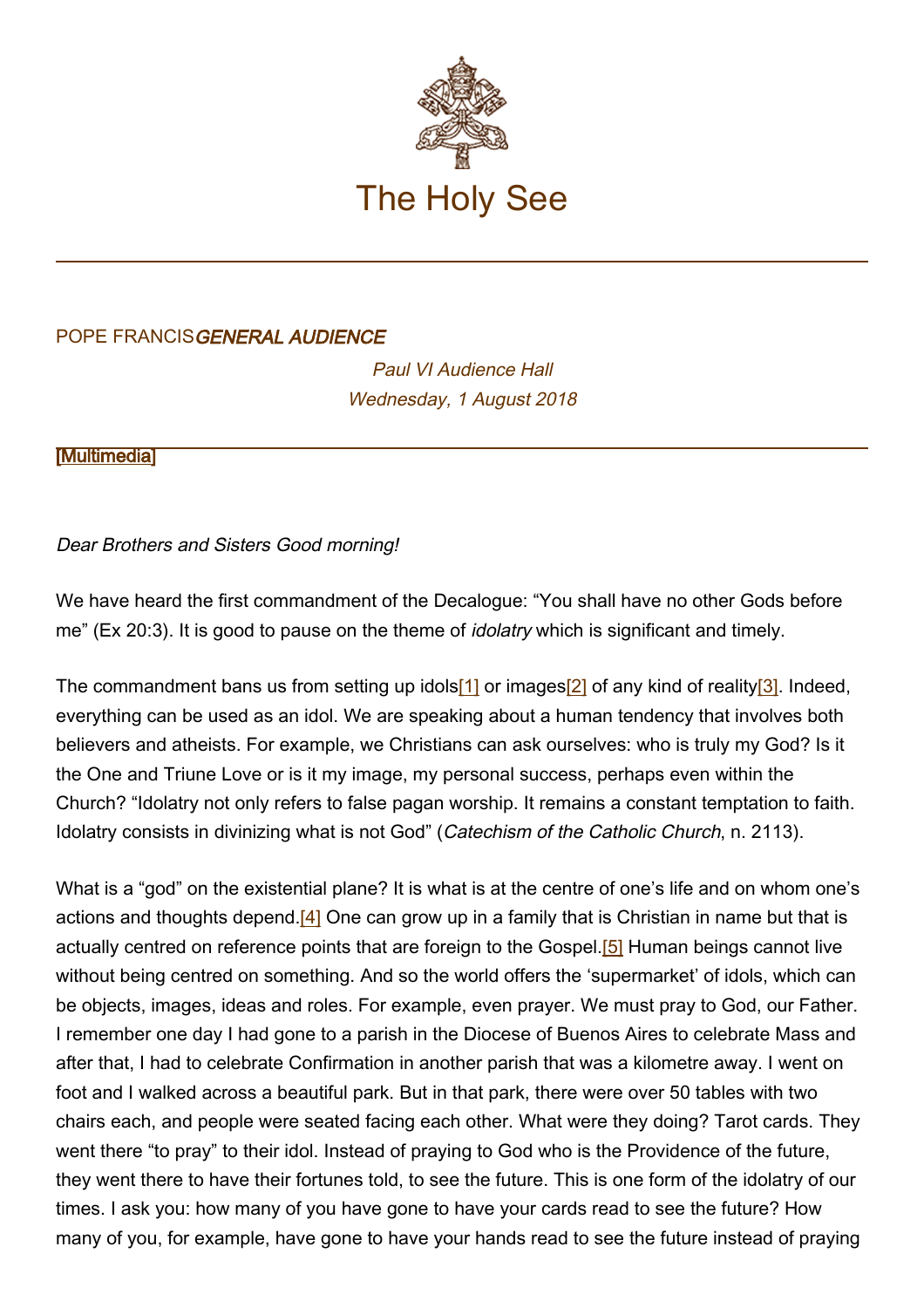to the Lord? This is the difference: the Lord is alive. The others are idols, forms of idolatry that are unnecessary.

How does idolatry develop? The commandment describes the various phases: "You shall not make for yourself a graven image or any likeness ... you shall not bow down to them or serve them" (Ex 20:4-5).

The word '*idol'* in Greek is derived from the verb '*to see*'.<sup>[6]</sup> An idol is a '*vision*' which has the tendency to become a fixation, an obsession. The idol in reality is a projection of self onto objects or projects. Advertizing, for example, uses this dynamic: I cannot see the object itself but I can perceive that car, that smartphone, that role — or other things — as a means of fulfilling myself and responding to my basic needs. And I seek it out, I speak of it, I think of it: the idea of owning that object or fulfilling that project, reaching that position, seems a marvelous path to happiness, a tower with which to reach the heavens (cf. Gen 11:1-19), and then everything serves that goal.

We then enter the second phase: "You shall not bow down to them". Idols need worship, certain rituals: one bows down and sacrifices everything to them. In ancient times, there were human sacrifices to idols, but today too: children are sacrificed for a career, or neglected or, quite simply, not conceived. Beauty demands human sacrifices. How many hours are spent in front of the mirror! How much do some people, some women, spend on makeup? This too is idolatry. It is not bad to wear makeup but in a normal way, not to become a goddess. Beauty demands human sacrifices. Fame demands the immolation of self, of one's innocence and authenticity. Idols demand blood. Money robs one of life, and pleasure leads to loneliness. Economic structures sacrifice human life for greater profit. Let us think of unemployed people. Why? Because at times the businessmen of that company, of that firm have decided to lay off those people in order to earn more money. The idol of money. We live in hypocrisy, doing and saying what others expect because the god of one's self affirmation imposes it. And lives are ruined, families are destroyed and young people are left prey to destructive models in order to increase profit. Drugs too are idols. How many young people ruin their health, even their lives, by worshipping the idol of drugs?

And here we come to the third and most tragic phase: and you shall not serve them, he says. Idols enslave. They promise happiness but do not deliver it and we find ourselves living for that thing or that vision, drawn into a self-destructive vortex, waiting for a result that never comes.

Dear brothers and sisters, idols promise life but in reality they take it away. The true God does not demand life but gives it, as a gift. The true God does not offer a projection of our success but teaches us how to love. The true God does not demand children but gives his Son for us. Idols project future hypotheses and make us despise the present. The true God teaches how to live in everyday reality, in a practical way, not with illusions about the future: today and tomorrow and the day after tomorrow, walking towards the future; the concreteness of the true God against the fluidity of idols. Today, I invite you to think: how many idols do I have and which one is my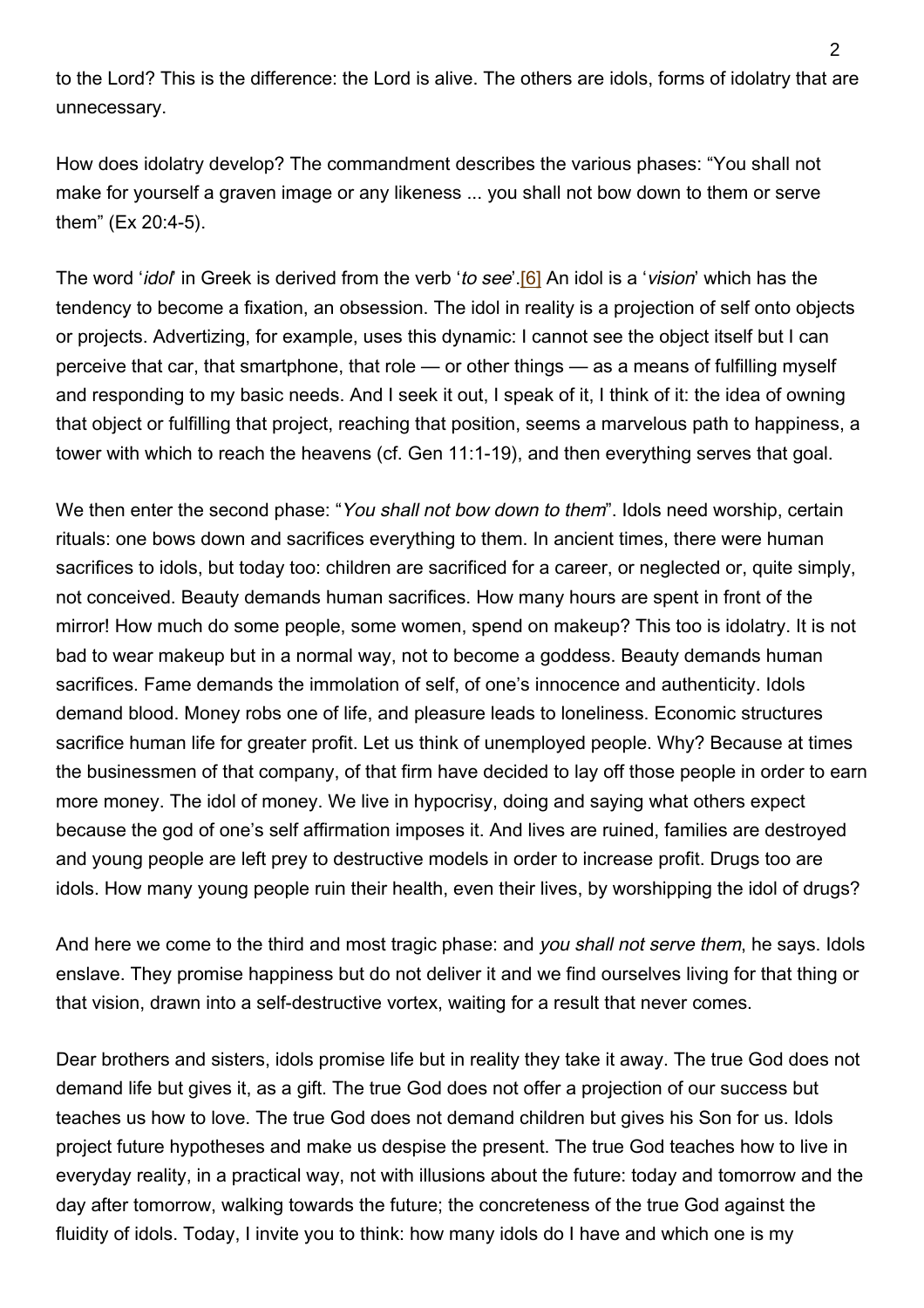favourite? Because recognizing one's own forms of idolatry is the beginning of grace and puts one on the path of love. Indeed love is incompatible with idolatry. If something becomes absolute and supreme, then it is more important than a spouse, than a child or a friendship. Being attached to an object or an idea makes one blind to love. And so, in order to pursue idols, one idol, one can even renounce a father, a mother, children, a wife, a husband, a family ... the dearest things of all. Being attached to an object or an idea makes us blind to love. Take this to heart: idols rob us of love, idols make us blind to love and, in order to truly love, we must be free from all idols.

What is my idol? Remove it and throw it out of the window!

## Special Greetings

I greet the English-speaking pilgrims and visitors taking part in today's Audience, particularly the groups from the United States of America. Upon all of you, and your families, I invoke the joy and peace of our Lord Jesus Christ. God bless you!

Lastly, I greet young people, the elderly, the sick and newlyweds. Today is the feast day of Saint Alphonsus Mary de' Liguori, a zealous pastor who won over the hearts of people with his meekness and tenderness, the fruit of his relationship with God who is infinite goodness. May his example help you to live your faith with joy in the simple actions of each day.

\* \* \*

[1] The term Pesel means "a divine image originally sculpted in wood or stone and mostly in metal" (L. Koehler, W. Baumgartner, The Hebrew and Aramaic Lexicon of the Old Testament, vol. 3. p. 949).

[2] The term Temunah has a very broad meaning which can be reduced to a "likeness, form"; thus the ban is very broad and these images can be of any kind (cf. L. Koehler, W. Baumgartner, Op. cit., vol. 1, p. 504).

 $[3]$ The command does not ban images per se — God himself ordered Moses to make golden cherubs on the cover of the Ark (cf. Ex 25:18) and a bronze serpent (cf. Num 21:8), but he bans these from being worshipped and served, thus the entire process of deification of something, not just its reproduction.

 $[4]$ The Hebrew Bible refers to Canaanite idolatry with the term Ba'al which means "lordship, intimate relationship, reality on which one depends". The idol is domineering, takes the heart and becomes a pivot of life (cf. Theological Lexicon of the Old Testament, vol. 1, 257-251).